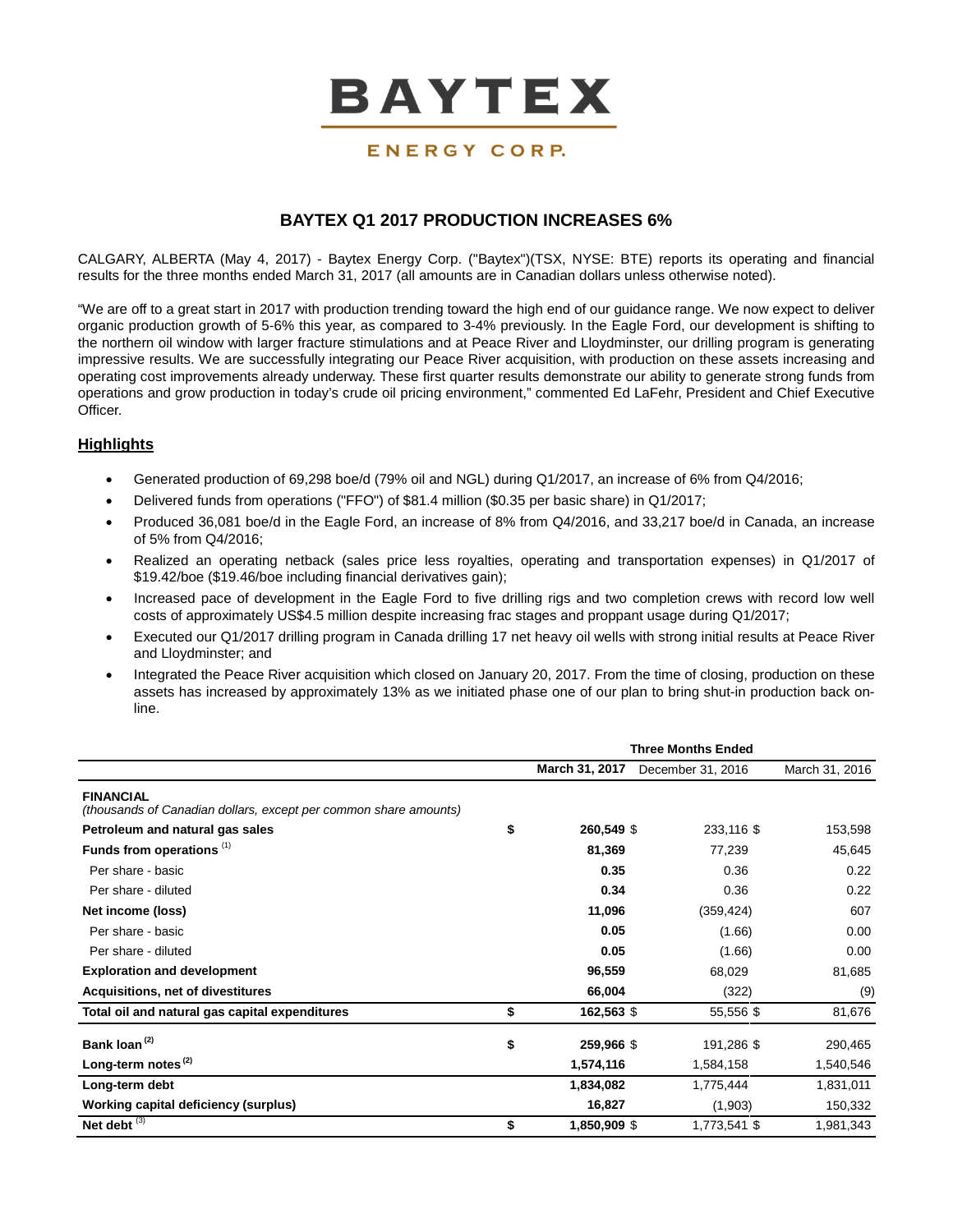|                                             | <b>Three Months Ended</b> |                   |                |  |  |
|---------------------------------------------|---------------------------|-------------------|----------------|--|--|
|                                             | March 31, 2017            | December 31, 2016 | March 31, 2016 |  |  |
| <b>OPERATING</b>                            |                           |                   |                |  |  |
| <b>Daily production</b>                     |                           |                   |                |  |  |
| Heavy oil (bbl/d)                           | 24,625                    | 22,982            | 24,807         |  |  |
| Light oil and condensate (bbl/d)            | 21,617                    | 20,163            | 24,489         |  |  |
| NGL (bbl/d)                                 | 8,306                     | 8,319             | 10,109         |  |  |
| Total oil and NGL (bbl/d)                   | 54,548                    | 51,464            | 59,405         |  |  |
| Natural gas (mcf/d)                         | 88,502                    | 82,032            | 98,220         |  |  |
| Oil equivalent (boe/d @ 6:1) <sup>(4)</sup> | 69,298                    | 65,136            | 75,776         |  |  |
| <b>Benchmark prices</b>                     |                           |                   |                |  |  |
| WTI oil (US\$/bbl)                          | 51.91                     | 49.29             | 33.45          |  |  |
| WCS heavy oil (US\$/bbl)                    | 37.34                     | 34.97             | 19.22          |  |  |
| Edmonton par oil (\$/bbl)                   | 63.98                     | 61.58             | 40.80          |  |  |
| LLS oil (US\$/bbl)                          | 52.50                     | 49.95             | 33.24          |  |  |
| Baytex average prices (before hedging)      |                           |                   |                |  |  |
| Heavy oil (\$/bbl) (5)                      | 35.96                     | 34.33             | 12.54          |  |  |
| Light oil and condensate (\$/bbl)           | 63.26                     | 60.12             | 37.97          |  |  |
| NGL (\$/bbl)                                | 26.35                     | 22.64             | 18.38          |  |  |
| Total oil and NGL (\$/bbl)                  | 45.31                     | 42.55             | 24.02          |  |  |
| Natural gas (\$/mcf)                        | 3.52                      | 3.61              | 2.40           |  |  |
| Oil equivalent (\$/boe)                     | 40.16                     | 38.16             | 21.93          |  |  |
| CAD/USD noon rate at period end             | 1.3322                    | 1.3427            | 1.2971         |  |  |
| CAD/USD average rate for period             | 1.3229                    | 1.3339            | 1.3748         |  |  |
| <b>COMMON SHARE INFORMATION</b>             |                           |                   |                |  |  |
| <b>TSX</b>                                  |                           |                   |                |  |  |
| Share price (Cdn\$)                         |                           |                   |                |  |  |
| High                                        | 6.97                      | 7.35              | 5.39           |  |  |
| Low                                         | 4.02                      | 4.85              | 1.57           |  |  |
| Close                                       | 4.54                      | 6.56              | 5.13           |  |  |
| Volume traded (thousands)                   | 255,645                   | 351,040           | 483,311        |  |  |
| <b>NYSE</b>                                 |                           |                   |                |  |  |
| Share price (US\$)                          |                           |                   |                |  |  |
| High                                        | 5.19                      | 5.61              | 4.15           |  |  |
| Low                                         | 3.01                      | 3.60              | 1.08           |  |  |
| Close                                       | 3.65                      | 4.48              | 3.97           |  |  |
| Volume traded (thousands)                   | 136,666                   | 186,423           | 154,052        |  |  |
| Common shares outstanding (thousands)       | 234,203                   | 233,449           | 210,689        |  |  |

Notes:

*(1) Funds from operations is not a measurement based on generally accepted accounting principles ("GAAP") in Canada, but is a financial term commonly used in the oil and gas industry. We define funds from operations as cash flow from operating activities adjusted for changes in non-cash operating working capital and other operating items. Baytex's determination of funds from operations may not be comparable to other issuers. Baytex considers funds from operations a key measure of performance as it demonstrates its ability to generate the cash flow necessary to fund capital*  investments and potential future dividends. For a reconciliation of funds from operations to cash flow from operating activities, see Management's *Discussion and Analysis of the operating and financial results for the three months ended March 31, 2017.*

*(2) Principal amount of instruments.*

*(3) Net debt is not a measurement based on GAAP in Canada, but is a financial term commonly used in the oil and gas industry. We define net debt to be the sum of monetary working capital (which is current assets less current liabilities (excluding current financial derivatives and onerous contracts)) and the principal amount of both the long-term notes and the bank loan.*

*(4) Barrel of oil equivalent ("boe") amounts have been calculated using a conversion rate of six thousand cubic feet of natural gas to one barrel of oil. The use of boe amounts may be misleading, particularly if used in isolation. A boe conversion ratio of six thousand cubic feet of natural gas to one barrel of oil is based on an energy equivalency conversion method primarily applicable at the burner tip and does not represent a value equivalency at the wellhead.* 

*(5) Heavy oil prices exclude condensate blending.*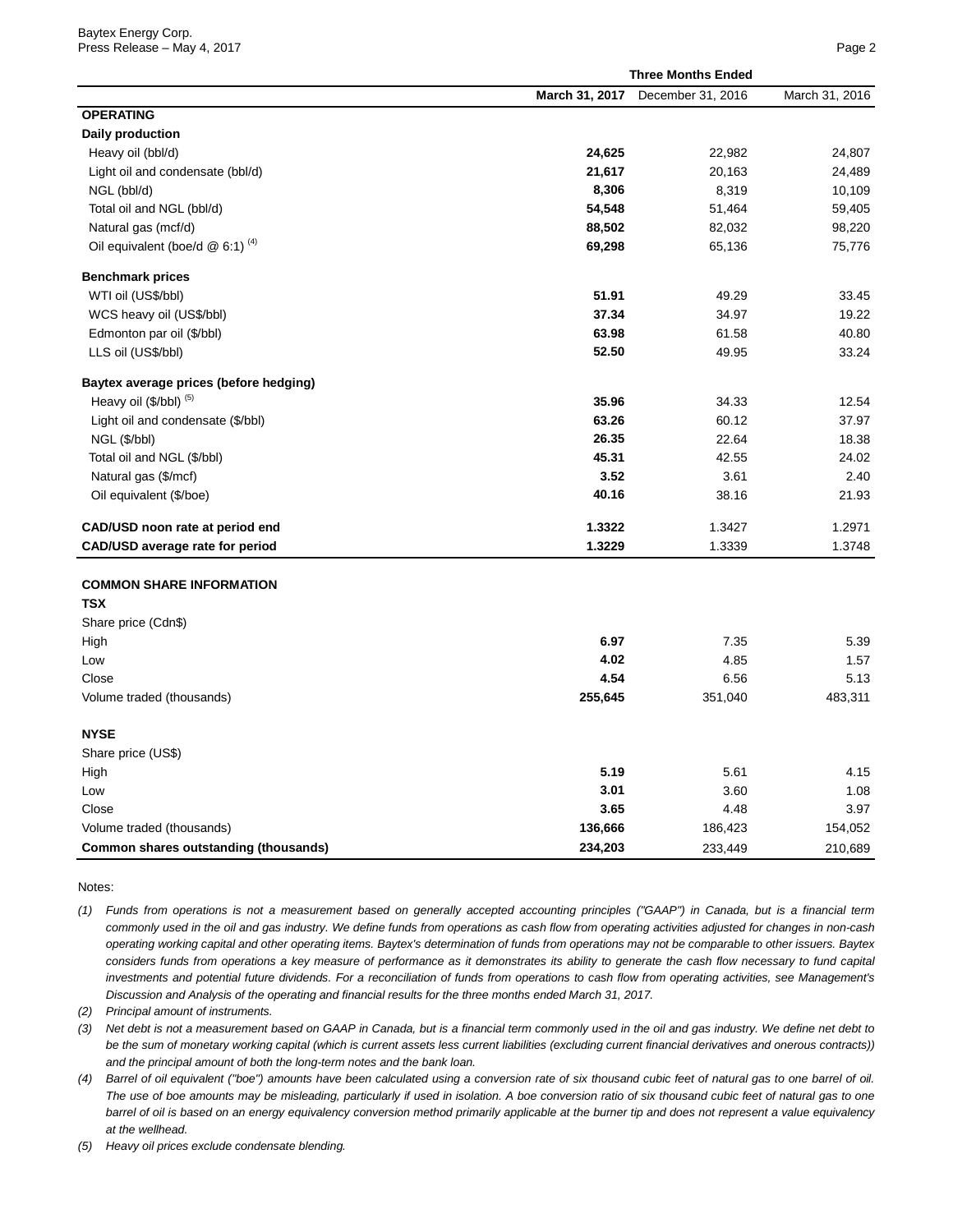## **CEO Appointment**

As previously announced in December 2016, Ed LaFehr has been appointed Chief Executive Officer, succeeding James Bowzer. Mr. Bowzer, who has been in the role since September 2012, has worked with Mr. LaFehr to ensure a seamless leadership transition and will remain on the Board of Directors. Mr. LaFehr has been nominated for election as a Director at our Annual Meeting of Shareholders to be held on May 4, 2017.

Mr. LaFehr joined Baytex in July 2016 as President and has been an integral member of the executive leadership team, holding responsibility for the Canadian and U.S. business operations and corporate development. Mr. LaFehr has a long track record of success in the oil and gas industry leading organizations, growing assets and joint ventures, and driving capital and cost efficiencies.

# **Operating Results**

Our operating results for the first quarter reflect an increased pace of drilling activity in the Eagle Ford that began late in Q4/2016, the resumption of drilling activity in Canada and an initial contribution from our Peace River acquisition.

Production increased 6% to average 69,298 boe/d (79% oil and NGL) in Q1/2017, as compared to 65,136 boe/d (79% oil and NGL) in Q4/2016. Capital expenditures for exploration and development activities totaled \$96.6 million in Q1/2017 and included the drilling of 67 (35.5 net) wells with a 100% success rate.

Reflective of our strong first quarter operating results and planned activity level for the balance of the year, we are tightening our 2017 production guidance range to 68,000 to 70,000 boe/d (previously 66,000 to 70,000 boe/d). At the mid-point of our guidance range, this reflects an increase of 1.5%. Our expected exit production rate for 2017 now reflects an organic growth rate of approximately 5-6% over our 2016 exit production rate, as compared to our prior expectation of 3-4%. We are now forecasting full-year 2017 exploration and development capital expenditures of \$325 to \$350 million (previously \$300 to \$350 million).

## *Eagle Ford*

Our Eagle Ford assets in South Texas provide us with exposure to one of the premier oil resource plays in North America. The assets generate the highest cash netbacks in our portfolio with an inventory of development prospects in excess of 10 years at our current pace of development. In Q1/2017, we directed 60% of our exploration and development expenditures toward these assets.

Production increased 8% during the first quarter to average 36,081 boe/d (76% liquids), as compared to 33,432 boe/d in Q4/2016. During the first quarter, we averaged 5 drilling rigs and 2 completion crews on our lands.

In Q1/2017, we participated in the drilling of 36 (8.4 net) wells and commenced production from 33 (9.4 net) wells. The wells that commenced production during the quarter have established 30-day initial production rates of approximately 1,250 boe/d. A recently completed pad within the oil window of our Longhorn acreage established 30-day initial production rates of approximately 1,450 boe/d. At quarter end, we had 44 (10.7 net) wells waiting on completion.

We continued to see record low well costs during the first quarter with wells being drilled, completed and equipped for approximately US\$4.5 million, down 20% from approximately US\$5.6 million in Q1/2016. These record low well costs were achieved despite increasing the number of frac stages and proppant usage. In Q1/2017, we increased the effective number of frac stages per well to 28 (from 22 in Q1/2016) and the amount of proppant per completed foot to 1,800 pounds (from 1,000 pounds in Q1/2016).

Our pace of development in the Eagle Ford is expected to remain stable throughout 2017 with 4-5 drilling rigs and 2 completion crews working on our lands. At this pace, we expect to bring approximately 34 net wells on production in 2017.

### *Peace River*

Our Peace River region, located in northwest Alberta, has been a core asset for us since we commenced operations in the area in 2004. Through our innovative multi-lateral horizontal drilling and production techniques, the area is recognized as having some of the strongest capital efficiencies in the oil and gas industry and, over the years, has contributed significantly to our growth. Production during the first quarter averaged approximately 17,000 boe/d (93% heavy oil).

In November, we announced the strategic acquisition of additional heavy oil assets in Peace River. The assets are located immediately adjacent to our existing Peace River lands and more than doubled our land base in the area. The acquisition will drive efficiencies and synergies in our operations and significantly enhances our inventory of drilling locations for future growth. In total, we now have 350 potential drilling locations on our lands representing a drilling inventory of approximately 14 years. We closed the acquisition on January 20, 2017 for total consideration of \$66 million. At the time of closing, the assets were producing approximately 3,000 boe/d.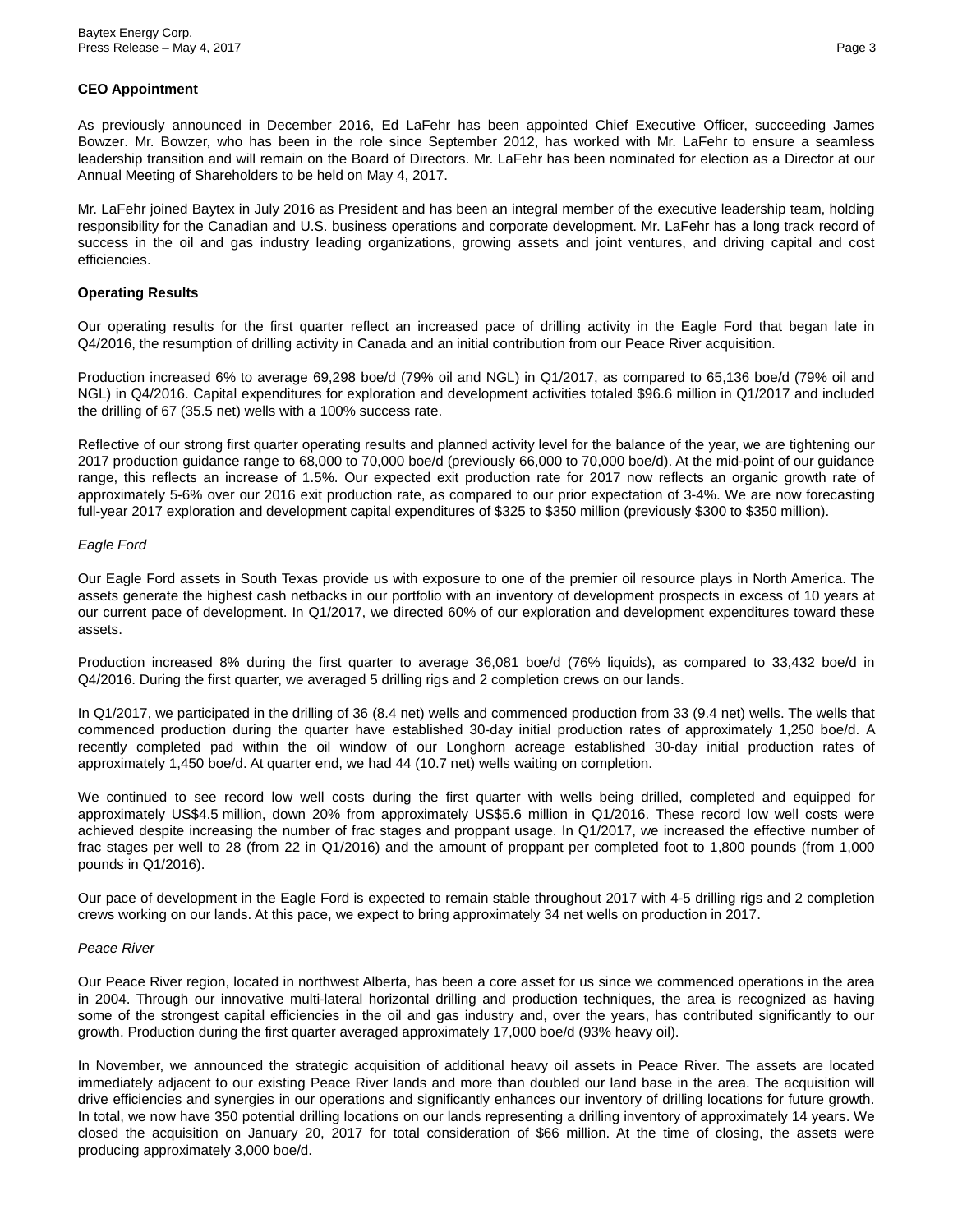Since closing the acquisition, production has increased by approximately 13% as we initiated phase one of our plan to bring approximately 3,000 boe/d of shut-in production back on-line. During the first quarter, we restarted 29 wells at a total cost of approximately \$0.5 million, which resulted in an incremental 400 boe/d of production and capital efficiencies of approximately \$1,250 per boe/d. Phase two will include additional gas conservation and vapour recovery systems that are expected to be implemented over the next 6-18 months. We are also undertaking an extensive review of the operations to ensure regulatory compliance and identify opportunities to reduce operating costs. We expect to achieve a 15-20% reduction in operating costs on the acquired assets in 2017 with further improvements anticipated in 2018 and beyond.

During the first quarter, we drilled 4 (4.0 net) multi-lateral horizontal wells (average of 12 laterals per well), two of which have been producing for more than 30 days and have established 30-day initial production rates of 614 bbl/d and 489 bbl/d. The cost to drill, complete and equip a multi-lateral well at Peace River is approximately \$2.5 million, representing an 11% improvement from the wells we drilled in Q3/2015.

We plan to drill a total of 11 net multi-lateral horizontal wells at Peace River in 2017.

#### *Lloydminster*

Our Lloydminster region, which straddles the Alberta and Saskatchewan border, produced approximately 9,100 boe/d (98% heavy oil) during the first quarter, unchanged from Q4/2016. This area is characterized by multiple stacked pay formations at relatively shallow depths, which we have successfully developed through vertical and horizontal drilling, waterflood and SAGD operations.

During the first quarter, we drilled 17 (13.1 net) wells, including 12 (12.0 net) operated wells. We are now applying our multilateral drilling and production techniques from our Peace River region to Lloydminster, which we expect will lead to a 25% improvement in individual well capital efficiencies compared to single-lateral horizontal wells.

At Soda Lake, we drilled 8 (8.0 net) multi-lateral horizontal wells in the first quarter of 2017 (16 multi-lateral horizontal wells are planned for the full-year). Depending on the overall length and completion, well costs range from \$700,000 to \$900,000 with average 30-day initial production rates of 90-150 bbl/d. Through efficient operational execution and lower service costs, the cost to drill, complete and equip our first eight multi-lateral wells have come in approximately 15% below budget with 30-day initial production rates meeting expectations.

We plan to drill a total of 52 net wells at Lloydminster in 2017. At this pace of development, we have a drilling inventory of over 10 years on these lands.

### **Financial Review**

We generated FFO of \$81.4 million (\$0.35 per share) in Q1/2017, compared to \$77.2 million (\$0.36 per share) in Q4/2016. The increase in FFO is largely due to higher production and commodity prices, offset by lower realized hedging gains.

#### *Financial Liquidity*

Our net debt totaled \$1.85 billion at March 31, 2017, as compared to \$1.78 billion at December 31, 2016. The increase in net debt primarily relates to the Peace River acquisition that closed in January 2017 and was funded with a \$115 million equity issue that closed in December 2016.

We continue to maintain strong financial liquidity with our US\$575 million revolving credit facilities one-third drawn and our first meaningful long-term note maturity is not until 2021. With our strategy to spend within funds from operations, we expect this liquidity position to be stable going forward.

Our revolving credit facilities, which currently mature June 2019, are covenant based and do not require annual or semi-annual reviews. We are well within our financial covenants on these facilities as our Senior Secured Debt to Bank EBITDA ratio as at March 31, 2017 was 0.7:1.00, compared to a maximum permitted ratio of 5.00:1.00, and our interest coverage ratio was 4.0:1.00, compared to a minimum required ratio of 1.25:1.00.

### *Operating Netback*

During the first quarter, our operating netback improved as compared to Q4/2016. In Q1/2017, the price for West Texas Intermediate light oil ("WTI") averaged US\$51.91/bbl, as compared to US\$49.29/bbl in Q4/2016. The discount for Canadian heavy oil, as measured by the price differential between Western Canadian Select ("WCS") and WTI, increased slightly during Q1/2017, averaging US\$14.58/bbl, as compared to US\$14.32/bbl in Q4/2016.

We generated an operating netback in Q1/2017 of \$19.42/boe (\$19.46/boe including financial derivatives gain), as compared to \$17.62/boe (\$19.24/boe including financial derivatives gain) in Q4/2016 and \$5.82/boe (\$12.29/boe including financial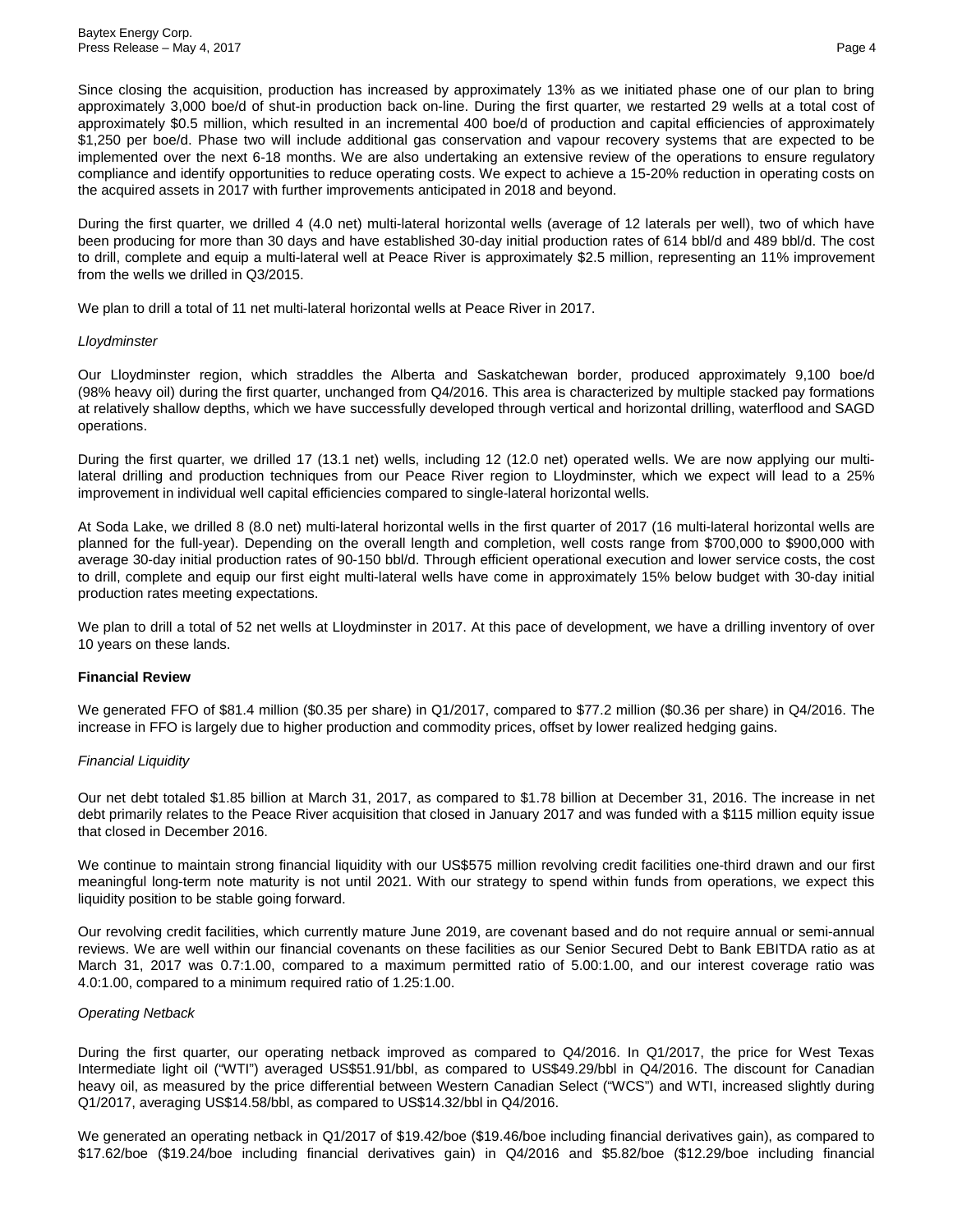derivatives gain) in Q1/2016. The Eagle Ford generated an operating netback of \$26.83/boe during Q1/2017 while our Canadian operations generated an operating netback of \$11.37/boe.

The following table summarizes our operating netbacks for the periods noted.

|                                                    | <b>Three Months Ended March 31</b> |            |             |            |             |            |        |  |
|----------------------------------------------------|------------------------------------|------------|-------------|------------|-------------|------------|--------|--|
|                                                    |                                    |            | 2017        | 2016       |             |            |        |  |
| (\$ per boe except for sales volume)               |                                    | Canada     | <b>U.S.</b> | Total      | Canada      | U.S.       | Total  |  |
| Sales volume (boe/d)                               |                                    | 33,217     | 36,081      | 69,298     | 34,709      | 41,067     | 75,776 |  |
| Realized sales price                               | \$                                 | $32.81$ \$ | $46.93$ \$  | 40.16 \$   | 13.55 \$    | $29.02$ \$ | 21.93  |  |
| Less:                                              |                                    |            |             |            |             |            |        |  |
| Royalty                                            |                                    | 4.23       | 13.72       | 9.17       | 1.21        | 8.23       | 5.02   |  |
| Operating expense                                  |                                    | 14.52      | 6.38        | 10.28      | 10.97       | 9.38       | 10.11  |  |
| Transportation expense                             |                                    | 2.69       |             | 1.29       | 2.14        |            | 0.98   |  |
| Operating netback                                  |                                    | $11.37$ \$ | $26.83$ \$  | $19.42$ \$ | $(0.77)$ \$ | $11.41$ \$ | 5.82   |  |
| Realized financial derivatives gain                |                                    |            |             | 0.04       |             |            | 6.47   |  |
| Operating netback after financial derivatives gain | \$                                 | $11.37$ \$ | 26.83 \$    | 19.46 \$   | $(0.77)$ \$ | $11.41$ \$ | 12.29  |  |

#### **Risk Management**

As part of our normal operations, we are exposed to movements in commodity prices, foreign exchange rates and interest rates. In an effort to manage these exposures, we utilize various financial derivative contracts which are intended to partially reduce the volatility in our FFO. We realized a financial derivatives gain of \$0.3 million in Q1/2017.

For the remainder of 2017, we have entered into hedges on approximately 48% of our net WTI exposure with 9% fixed at US\$54.46/bbl and 39% hedged utilizing a 3-way option structure that provides us with downside price protection at approximately US\$47/bbl and upside participation to approximately US\$59/bbl. We have also entered into hedges on approximately 38% of our net WCS differential exposure and 60% of our net natural gas exposure.

A complete listing of our financial derivative contracts can be found in Note 17 to our Q1/2017 financial statements.

#### **Additional Information**

Our condensed consolidated interim unaudited financial statements for the three months ended March 31, 2017 and the related Management's Discussion and Analysis of the operating and financial results can be accessed immediately on our website at www.baytexenergy.com and will be available shortly through SEDAR at www.sedar.com and EDGAR at www.sec.gov/edgar.shtml.

## **Conference Call Tomorrow – May 5, 2017 9:00 a.m. MDT (11:00 a.m. EDT)**

Baytex will host a conference call tomorrow, May 5, 2017, starting at 9:00am MDT (11:00am EDT). To participate, please dial toll free in North America 1-866-226-4099 or international 1-647-427-2258. Alternatively, to listen to the conference call online, please enter http://edge.media-server.com/m/p/9suibzi6 in your web browser.

An archived recording of the conference call will be available approximately two hours after the event by accessing the webcast link above. The conference call will also be archived on the Baytex website at www.baytexenergy.com.

#### **Advisory Regarding Forward-Looking Statements**

*In the interest of providing Baytex's shareholders and potential investors with information regarding Baytex, including management's assessment of Baytex's future plans and operations, certain statements in this press release are "forward-looking statements" within the meaning of the*  United States Private Securities Litigation Reform Act of 1995 and "forward-looking information" within the meaning of applicable Canadian<br>securities legislation (collectively, "forward-looking statements"). In some cases, *such as "anticipate", "believe", "continue", "could", "estimate", "expect", "forecast", "intend", "may", "objective", "ongoing", "outlook", "potential",*  "project", "plan", "should", "target", "would", "will" or similar words suggesting future outcomes, events or performance. The forward-looking<br>statements contained in this press release speak only as of the date thereof an

*Specifically, this press release contains forward-looking statements relating to but not limited to: our business strategies, plans and objectives; our 2017 production and capital expenditure guidance; our Eagle Ford assets, including our assessment that it is a premier oil resource play, that development is shifting to the northern oil window, our 2016-2017 exit production organic growth rate; our inventory of development prospects (in years based on 2017 activity levels), the cost to drill, complete and equip a well, initial production rates from new wells drilled in Q1/2017, the number of drilling rigs and frac crews working on our lands during 2017 and the number of wells we plan to bring on production in 2017; our*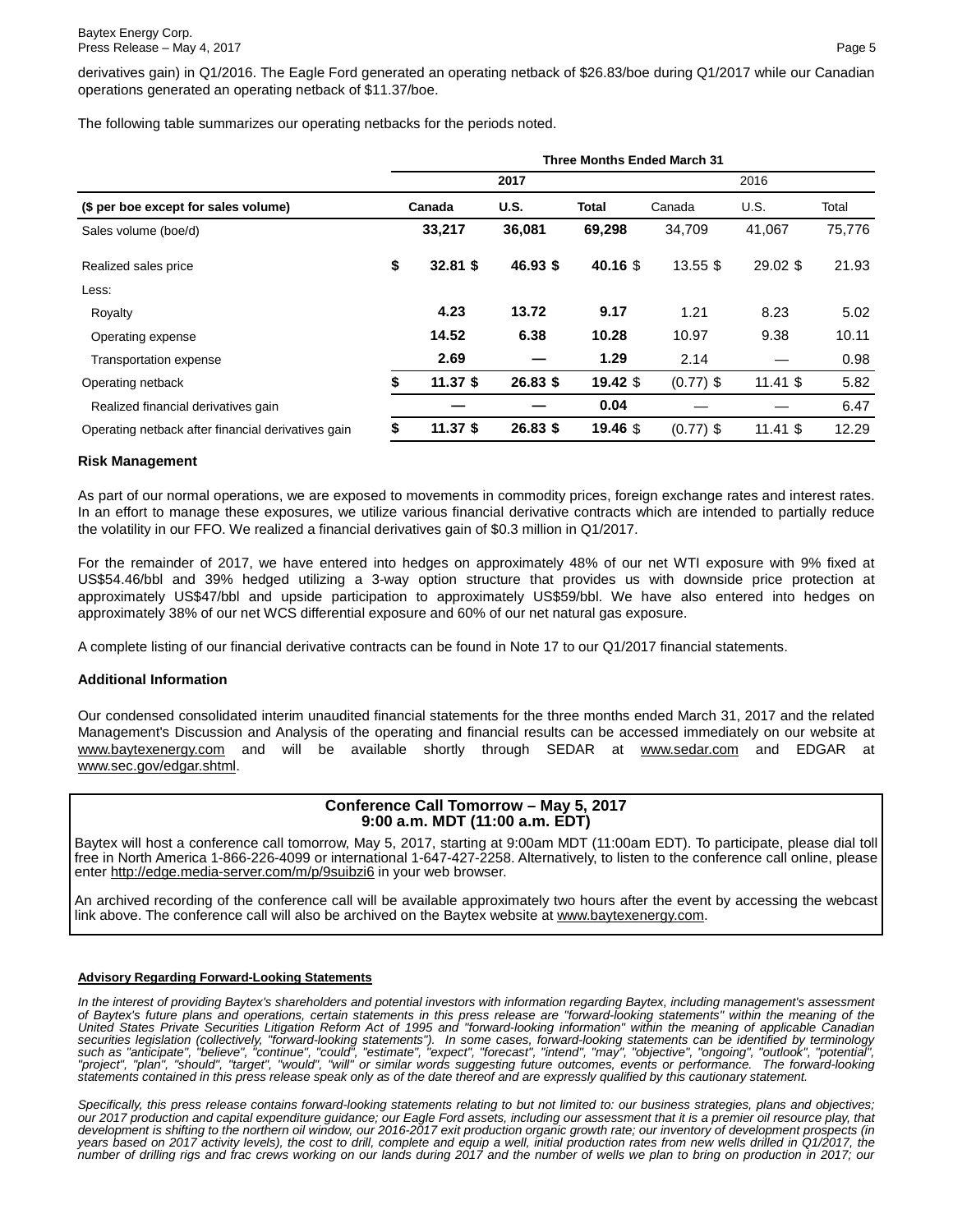*Peace River assets, including that the area has some of the strongest capital efficiencies in the oil and gas industry, that our recently completed acquisition will drive efficiencies and synergies in our operations and significantly enhances our drilling inventory, our total inventory of potential*  drilling locations (both in number and years (based on 2017 activity levels)), our plan for bringing shut-in production volumes back on-line, our<br>expectation that we will achieve meaningful operating cost improvements in 2 our expectation that multi-lateral drilling will improve individual well capital efficiencies, the cost to drill, complete and equip a multi-lateral<br>horizontal well, initial production rates from multi-lateral horizontal w drilling prospects (in years based on 2017 activity levels); our belief that we have strong financial liquidity and that our liquidity position will remain stable going forward; our target for capital expenditures to approximate funds from operations; our ability to partially reduce the volatility<br>in our funds from operations by utilizing financial derivative contracts *exchange rates; and the percentage of our anticipated 2017 oil and natural gas production that is hedged. In addition, information and*  statements relating to reserves and contingent resources are deemed to be forward-looking statements, as they involve implied assessment,<br>based on certain estimates and assumptions, that the reserves and contingent resourc *and that they can be profitably produced in the future.*

*These forward-looking statements are based on certain key assumptions regarding, among other things: petroleum and natural gas prices and differentials between light, medium and heavy oil prices; well production rates and reserve volumes; our ability to add production and reserves*  through our exploration and development activities; capital expenditure levels; our ability to borrow under our credit agreements; the receipt, in a<br>timely manner, of regulatory and other required approvals for our operati *services; interest and foreign exchange rates; the continuance of existing and, in certain circumstances, proposed tax and royalty regimes; our*  ability to develop our crude oil and natural gas properties in the manner currently contemplated; and current industry conditions, laws and<br>regulations continuing in effect (or, where changes are proposed, such changes bei *assumptions, although considered reasonable by Baytex at the time of preparation, may prove to be incorrect.*

*Actual results achieved will vary from the information provided herein as a result of numerous known and unknown risks and uncertainties and other factors. Such factors include, but are not limited to: the volatility of oil and natural gas prices; a decline or an extended period of the*  currently low oil and natural gas prices; uncertainties in the capital markets that may restrict or increase our cost of capital or borrowing; that our<br>credit facilities may not provide sufficient liquidity or may not be r *associated with a third-party operating our Eagle Ford properties; changes in government regulations that affect the oil and gas industry;*  changes in environmental, health and safety regulations; restrictions or costs imposed by climate change initiatives; variations in interest rates<br>and foreign exchange rates; risks associated with our hedging activities; t *gathering, processing and pipeline systems; depletion of our reserves; risks associated with the exploitation of our properties and our ability to*  acquire reserves; changes in income tax or other laws or government incentive programs; uncertainties associated with estimating petroleum<br>and natural gas reserves; our inability to fully insure against all risks; risks of *and exploring for oil and natural gas and other aspects of our operations; risks associated with large projects; risks related to our thermal heavy*  oil projects; we may lose access to our information technology systems; risks associated with the ownership of our securities, including changes<br>in market-based factors; risks for United States and other non-resident share *practices for reporting reserves and production, additional taxation applicable to non-residents and foreign exchange risk; and other factors,*  many of which are beyond our control. These and additional risk factors are discussed in our Annual Information Form, Annual Report on<br>Form 40-F and Management's Discussion and Analysis for the year ended December 31, 2016 *authorities and the U.S. Securities and Exchange Commission.*

*The above summary of assumptions and risks related to forward-looking statements has been provided in order to provide shareholders and potential investors with a more complete perspective on Baytex's current and future operations and such information may not be appropriate for other purposes.*

There is no representation by Baytex that actual results achieved will be the same in whole or in part as those referenced in the forward-looking *statements and Baytex does not undertake any obligation to update publicly or to revise any of the included forward-looking statements, whether as a result of new information, future events or otherwise, except as may be required by applicable securities law.*

*All amounts in this press release are stated in Canadian dollars unless otherwise specified.*

#### **Non-GAAP Financial Measures**

*Funds from operations is not a measurement based on Generally Accepted Accounting Principles ("GAAP") in Canada, but is a financial term*  non-cash operating working capital and other operating items. Baytex's determination of funds from operations may not be comparable with the *calculation of similar measures for other entities. Baytex considers funds from operations a key measure of performance as it demonstrates its*  ability to generate the cash flow necessary to fund capital investments and potential future dividends to shareholders. The most directly<br>comparable measures calculated in accordance with GAAP are cash flow from operating

*Net debt is not a measurement based on GAAP in Canada. We define net debt to be the sum of monetary working capital (which is current*  assets less current liabilities (excluding current financial derivatives and onerous contracts)) and the principal amount of both the long-term notes *and the bank loan. We believe that this measure assists in providing a more complete understanding of our cash liabilities.*

*Bank EBITDA is not a measurement based on GAAP in Canada. We define Bank EBITDA as our consolidated net income attributable to shareholders before interest, taxes, depletion and depreciation, and certain other non-cash items as set out in the credit agreement governing our revolving credit facilities. Bank EBITDA is used to measure compliance with certain financial covenants.*

*Operating netback is not a measurement based on GAAP in Canada, but is a financial term commonly used in the oil and gas industry. Operating netback is equal to product revenue less royalties, production and operating expenses and transportation expenses divided by barrels*  of oil equivalent sales volume for the applicable period. Our determination of operating netback may not be comparable with the calculation of *similar measures for other entities. We believe that this measure assists in characterizing our ability to generate cash margin on a unit of production basis.*

#### **Advisory Regarding Oil and Gas Information**

Where applicable, oil equivalent amounts have been calculated using a conversion rate of six thousand cubic feet of natural gas to one barrel of *oil. The use of boe amounts may be misleading, particularly if used in isolation. A boe conversion ratio of six thousand cubic feet of natural gas to one barrel of oil is based on an energy equivalency conversion method primarily applicable at the burner tip and does not represent a value equivalency at the wellhead.*

References herein to average 30-day initial production rates and other short-term production rates are useful in confirming the presence of<br>hydrocarbons, however, such rates are not determinative of the rates at which such *are not indicative of long term performance or of ultimate recovery. While encouraging, readers are cautioned not to place reliance on such rates*